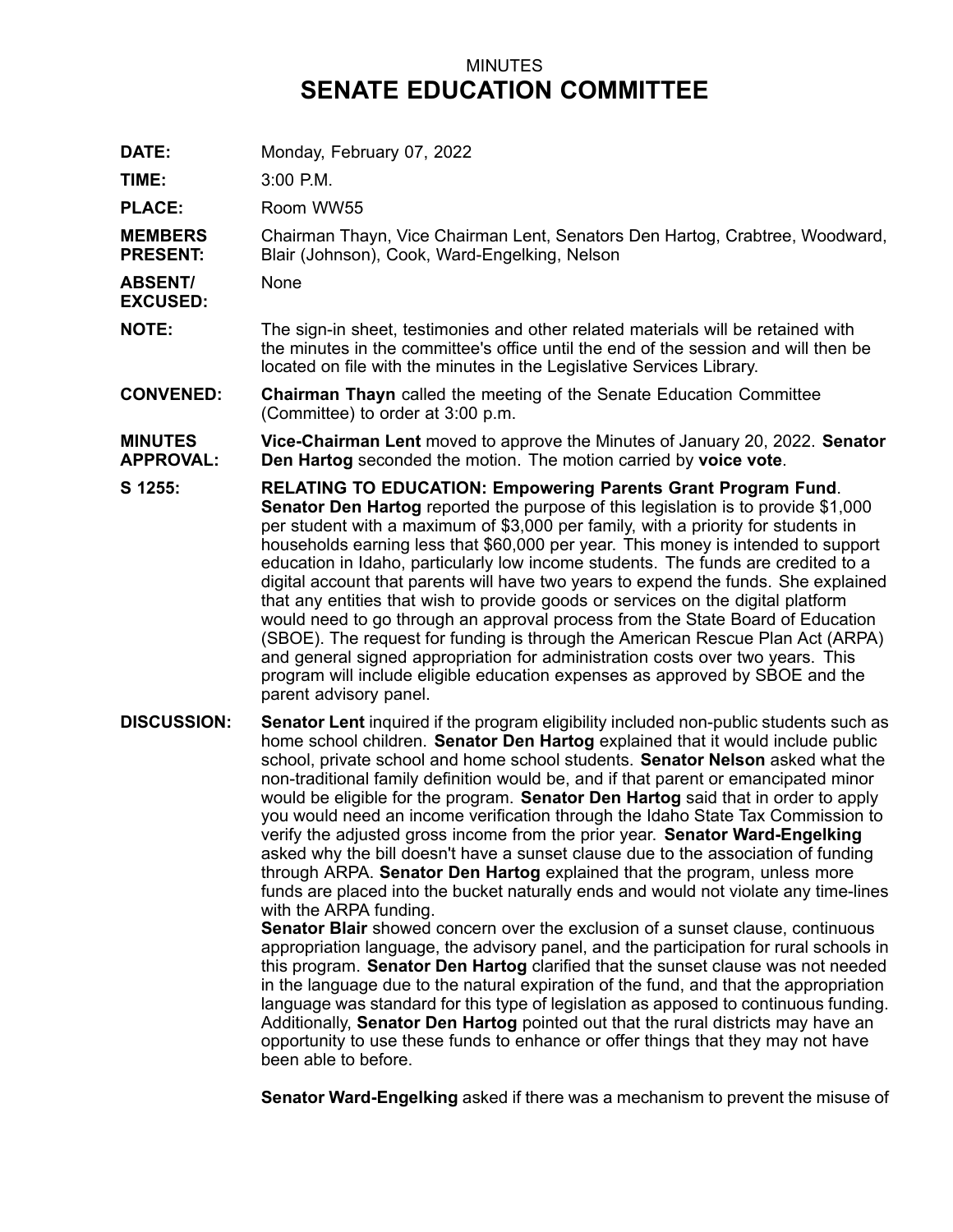funds. **Senator Den Hartog** explained that <sup>a</sup> transaction cannot take place unless there is <sup>a</sup> service provider and an eligible expense. **Senator Nelson** followed up with <sup>a</sup> question on vetting allowable expenses, and how this may be handled during the course of the program. **Senator Den Hartog** stated that SBOE would have the final say on allowable expenses. **Senator Nelson** asked how the low-income parents and students will hear about this program. **Senator Den Hartog** clarified that the school districts will send out information to students and families when the application opens.

**TESTIMONY: Andy Grover**, Executive Director of School Administrators stated his **support** for **S 1255**. **Karen Byron**, Chair of ISBA, Region 7 stated her **support** for **S 1255**. **Blake Youde**, Idaho Charter School Network, stated his **support** for **S 1255**. **Paul Stark**, Executive Director of the Idaho Education Association, stated his **support** for **S 1255**. **Alex LeBeau**, President of the Idaho Association of Commerce and Industry, stated his **support** for **S 1255**. **Barry Peters**, Legal Advisor for Homeschool Idaho, stated his **opposition** for **S 1255 Bobbi-Jo Meuleman**, Deputy Chief of Staff, Idaho Governor's Office, stated her **support** for **S 1255**

- **DISCUSSION: Senator Den Hartog** finished the presentation of **S 1255** with closing remarks. She stated that this legislation is <sup>a</sup> new way to engage parents in student success for their education. **Senator Nelson** asked <sup>a</sup> question about the intent of funds to pay private school tuition costs. **Senator Den Hartog** reassured that this eligible expense of private school tuition costs was specifically struck in the legislation, as it is not the intent. (See Attachment 2)
- **MOTION: Senator Cook** moved to send **S 1255** to the floor with <sup>a</sup> **do pass** recommendation. **Senator Woodward** seconded the motion. The motion carried by **voice vote**.
- **RS 29387C1: Senator Blair** presented **RS 29387C1** as <sup>a</sup> amendment to Idaho Code to define the term dyslexia and establish programs to specifically address it.
- **MOTION: Senator Crabtree** moved to send **RS 29387C1** to print. **Senator Ward-Engelking** seconded the motion. The motion carried by **voice vote**.

**PRESENTATION: Rakesh Mohan**, provided <sup>a</sup> presentation regarding the **Office of Performance Evaluation (OPE) Report Study on School Facilities Mr. Mohan** gave <sup>a</sup> brief history of the report, stating that this was requested by the Committee, with approval from the Joint Legislative Oversight Committee (JLOC) and Pro Tempore Winder. **Casey Perry**, Senior Evaluator at OPE, provided additional information on the report including the K-12 public school facilities. **Mr. Perry** discussed building conditions and allocations by school districts, followed by bonds and levees. He also went over what other states are doing and charter schools. He expressed concern regarding the mandate that school districts submit ten year maintenance plans every five years, and the state agency that should receive the plans moving forward. The biggest challenge is the repair or phasing out of facilities that were beyond their expected useful life. Most districts are rural, and conversations with districts indicated that over half of the sample size would need renovations or to be phased out entirely.

**Senator Blair** asked what the definition of rural is when used in the education regions that were surveyed. **Mr. Perry** replied that the definition of rural is through the National Center for Education Statistics school district classification. Senator Nelson inquired about major renovation barriers such as ADA compliance. **Mr. Perry** explained that the needs of the schools that were surveyed are likely